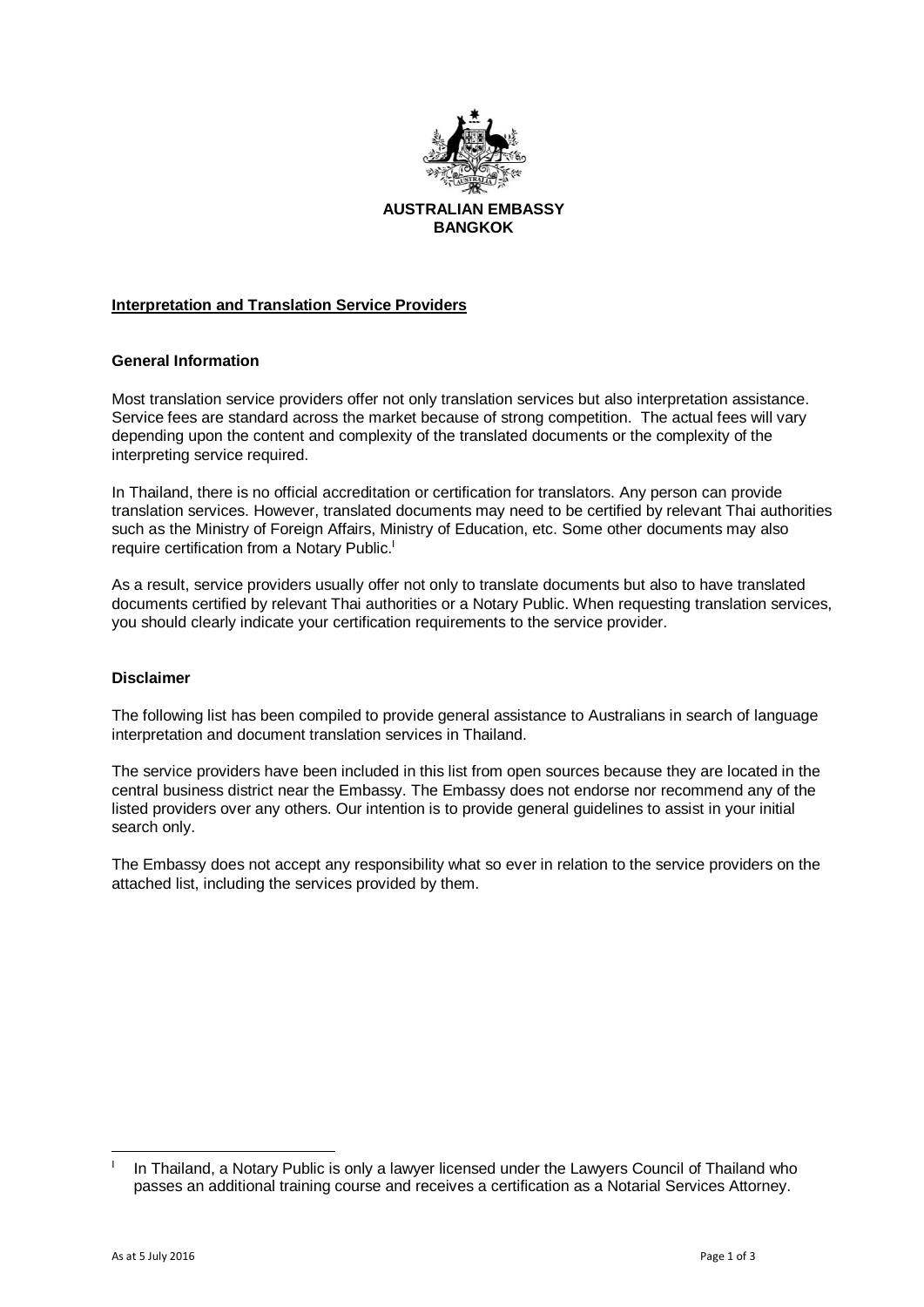

# **AUSTRALIAN EMBASSY BANGKOK**

**List of Interpretation and Translation Service Providers – Bangkok (in alphabetical order)**

**September 2015**

## **CHALERMPRAKIET CENTER OF TRANSLATION AND INTERPRETATION FACULTY OF ARTS, CHULALONGKORN UNIVERSITY**

Room 1308, 13th Fl., Boromrachakumaree Bldg., Faculty of Arts, Chulalongkorn University Tel: 02 218-4635 Fax: 02 218-4868 Website:<http://www.arts.chula.ac.th/~tran/translation.php> Contact: Ajarn Noi??? Office Hours: Mon-Fri 8.30-16.00

### **EXPRESS TRANSLATION SERVICE AND TRAVEL**

888 Mahathum Plaza , 1st floor, Ploenchit Road, Lumpini, Pathumwan, Bangkok 10330 Tel: 02 250 0412-3, 02 252 0337, 02 254 821 Fax: 02 252 0337, 02 250 0412 Email: [mildee@cscoms.com, m011707875@gmail](mailto:mildee@cscoms.com) Website: [www.expresstranslationservice.com](http://www.expresstranslationservice.com/) Contact: Khun Milldee, Khun Joy Office Hours: Mon-Fri 8.30-17.00, Sat 8.30-14.00???

## **INTERLANGUAGE TRANSLATION CENTRE**

139/2 Wireless Road, Lumpini, Pathumwan, Bangkok 10330 Tel: 02 252 5463, 02 655 8056, 02 252 5520 Fax: 02 655 8056, 02 252 5520 Email: [itcsuanlum@gmail.com](mailto:itcsuanlum@gmail.com) Website: [www.itctranslation.com](http://www.itctranslation.com/) Office Hours: Mon-Fri 8.30-17.00, Sat 8.30-14.00???

### **INTERNATIONAL TRANSLATIONS OFFICE**

22 Silom Road, 2nd Floor, Bangkok 10500 Tel: 02 233 7714, 02 234 9969, 02 267 1097-8 Fax: 02 632-7119 E-mail: [info@translations.co.th](mailto:info@translations.co.th) Website: [www.translations.co.th](http://www.translations.co.th/) Contact: Ms Nusara Vidhyanukroh??? Office Hours: Mon-Fri 9.00-18.00???

### **SIAM TRANSLATION CENTER**

888 Mahatum Plaza, Ground Floor, Unit 11, Ploenchit Road, Lumpini, Pathumwan, Bangkok 10330 Tel: 02 250 1656, 02 254 5582 Fax: 02 254 5582 Email: [siamtranslation1989@gmail.com,](mailto:siamtranslation1989@gmail.com) [siamtranslation@hotmail.com,](mailto:siamtranslation@hotmail.com) Website: [www.siamtranslation.com](http://www.siamtranslation.com/) Contact: Mrs. Suthida Office Hours: Mon-Sat 9.30-18.30